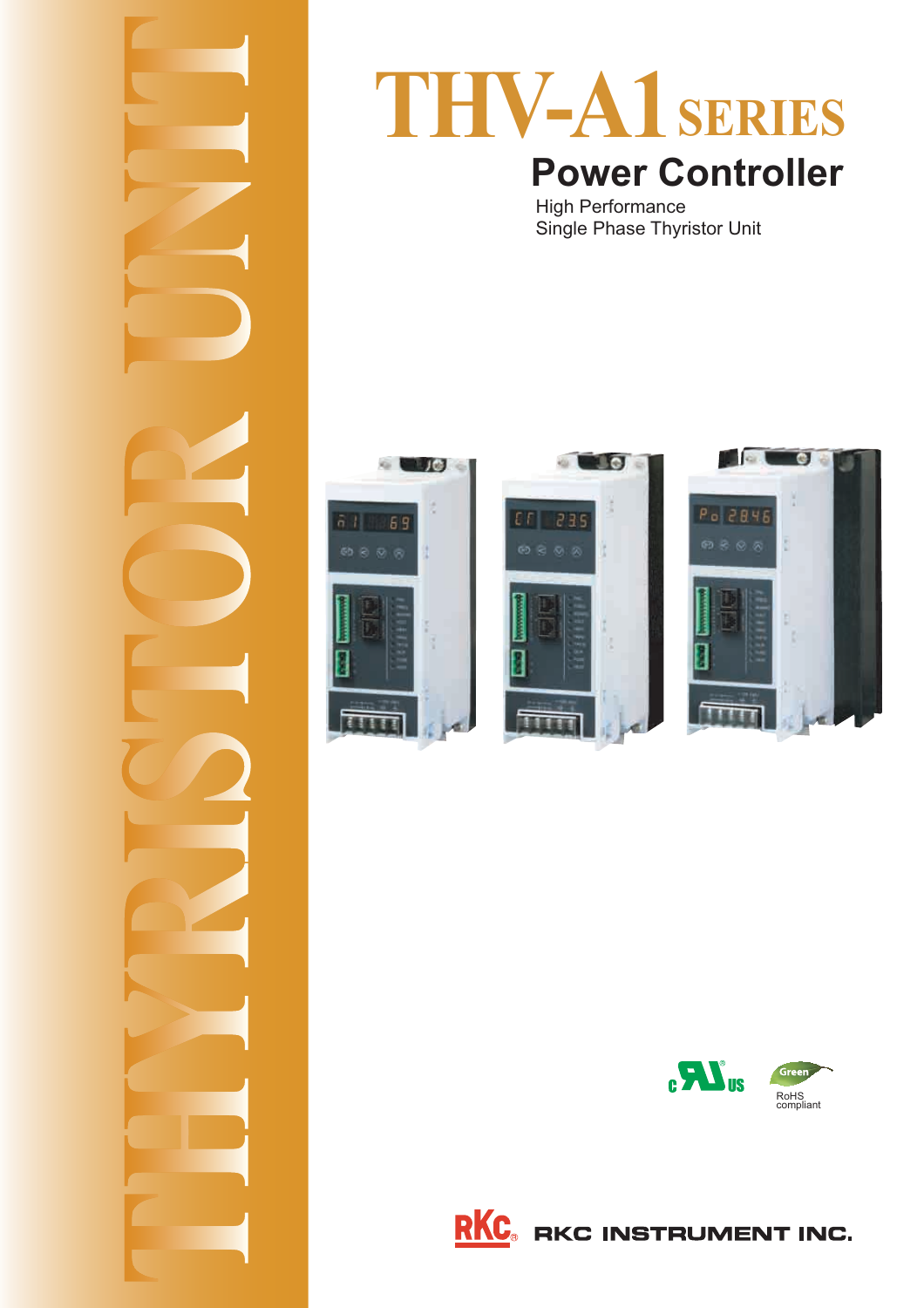# **High performance power controller with powerful functions**

As the THV-A1 single phase power control unit can be used with control modes selectable from constant voltage, constant current and constant power, it can be used with such heaters as noble metals (Platinum and molybdenum), super Kanthal, and SiC (Silicon Carbide) that have changing resistance in accordance with temperature changes.

Optional features like heater break alarm and communication can improve system safety and establishment of a supervisory system.

# *1 Easy and accurate setting*

Single phase power controller THV-A1 has an LED display to show set values and input signals, and front keys for easy setting and monitoring. Setting can also be made with an external setting unit (variable resistor).

# *2 Works against a rapid response*

With either the ramp-up (soft-start) or ramp-down (soft-down) set to zero, the THV quickly responds to input changes, and can be used in applications like RTP (Rapid Thermal Process).

*Communication Memory area* 3 <u>*Communication*</u> 4

With the communication function, a connection to a host computer and an MMI is possible. (Protocol: Modbus-RTU)



The THV-A1 stores 4 patterns of heater break alarm settings and enables easy change of settings.

• Memory area is not available with heater break alarms for non-linear load.





# *5 Three types of control modes are selectable*

switched at a desired phase angle θ to<br>provide smooth control provide smooth control.

supply voltage is at 0V. This system suppresses high frequency noise inherent to phase control

 $\bigcirc$  Phase control  $\bigcirc$  Zero-cross control (Continuous proportional)  $\bigcirc$  Zero-cross control (Input synchronization  $\bigcirc$  Zero-cross control (Input synchronization  $\bigcirc$  Zero-cross control system) according to the voltage pulse or contact signals from a controller. signals from a controller.



# *Detects heater break of non-linear load 6*

**Patent pendinc** Patent pending

Heater break alarm can be used at up to three inflection points in accordance with heater characteristics. The unit can be used with a load with large resistance changes by temperature (e.g. lamp heaters). There is no need of calculation for inflection points as automatic setting is possible.

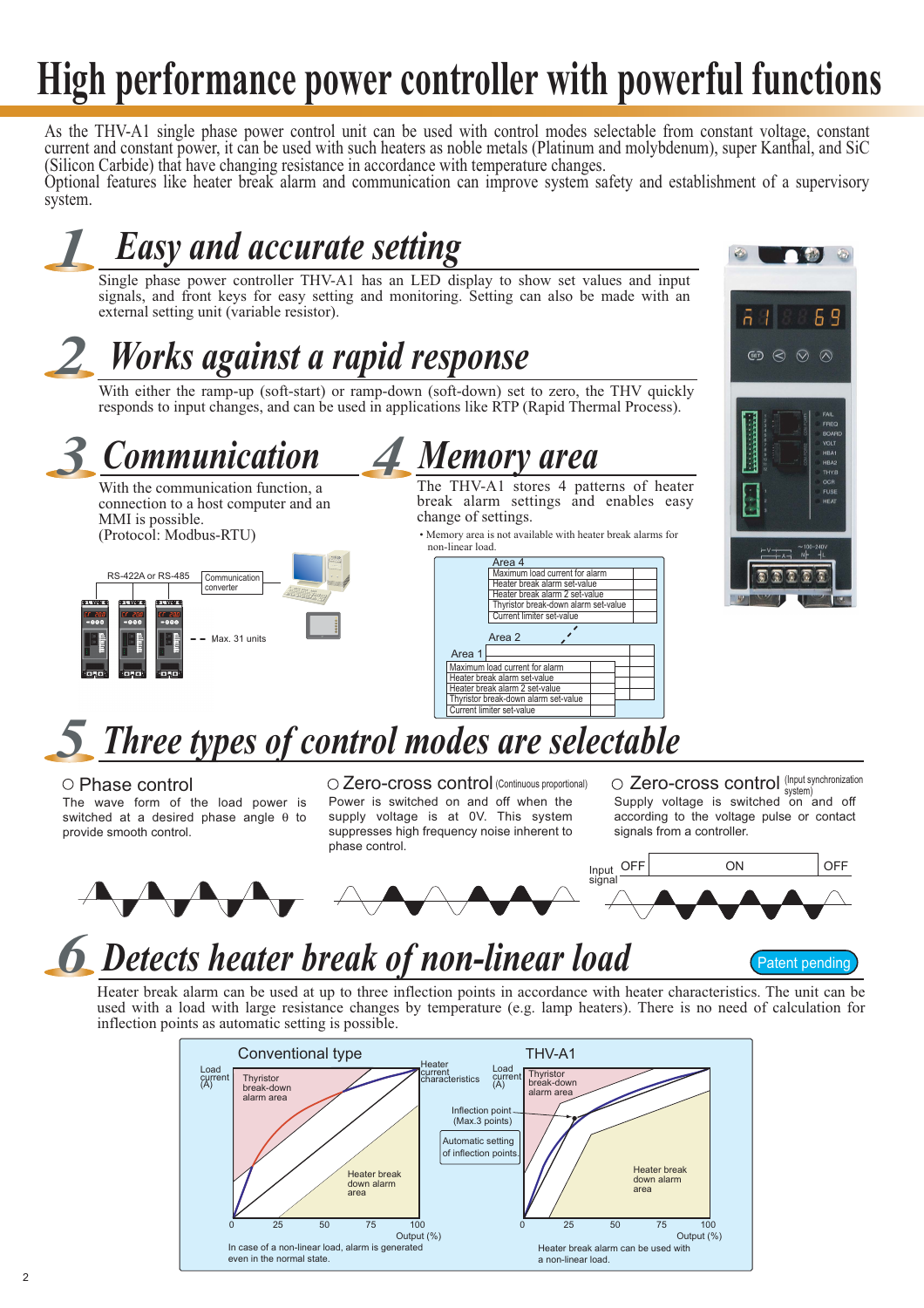## **Standard Functions**











the unit to be connected to a host computer and a MMI.<br>The communication protocol is Modbus RTU.

### This function controls the output to make i Constant power control (For phase control

value power proportional to the input. It makes the THW<br>Series suitable for heaters of which resistance gradually increases by temperature or time, such as silicon carbide type heater.<br>This function controls its effective value power at 50% of

This function controls its effective value power at 50% of the rating shown in the diagram below. the rating shown in the anagram service.

curve obtained from a line between two points which is a 50% of the<br>rating of the unit: a point at 100% voltage x 50% current and a point at<br>50% voltage x 100% current.



a heater break alarm set value. Alarm will be activated it a heater break alarm set value. Alarm will be activated in alarm set points can be set for the heater break alarm,<br>which could be used for heater-deterioration alarm and<br>heater-break alarm n function (RS-485 or RS-422A) enables This function measures load current and compares it with The alarm types are Power supply

(Note) For phase control, heater break alarm does not work when the load current is less than 15% of maximum load current.

## (For phase control

The setting range is 30 to 100% of the rated current  $T_{\rm{th}}$  to  $T_{\rm{th}}$  to  $T_{\rm{th}}$  to 100% of the rated current. The rate decay of the rated current. function limits the load current value to

along with this function to suppress the inrush current.<br>This function alone can not prevent the inrush current.



The alarm goes on when the load current exceeds 120% of the rated current.

Power frequency abnormal, Board alarm, Over current<br>alarm, Fuse break alarm, Thyristor break alarm, and<br>Heater break alarm. Alarm output will go on, when any of<br>them goes in alarm status Alarm logic selection, Alarm output : 2 points)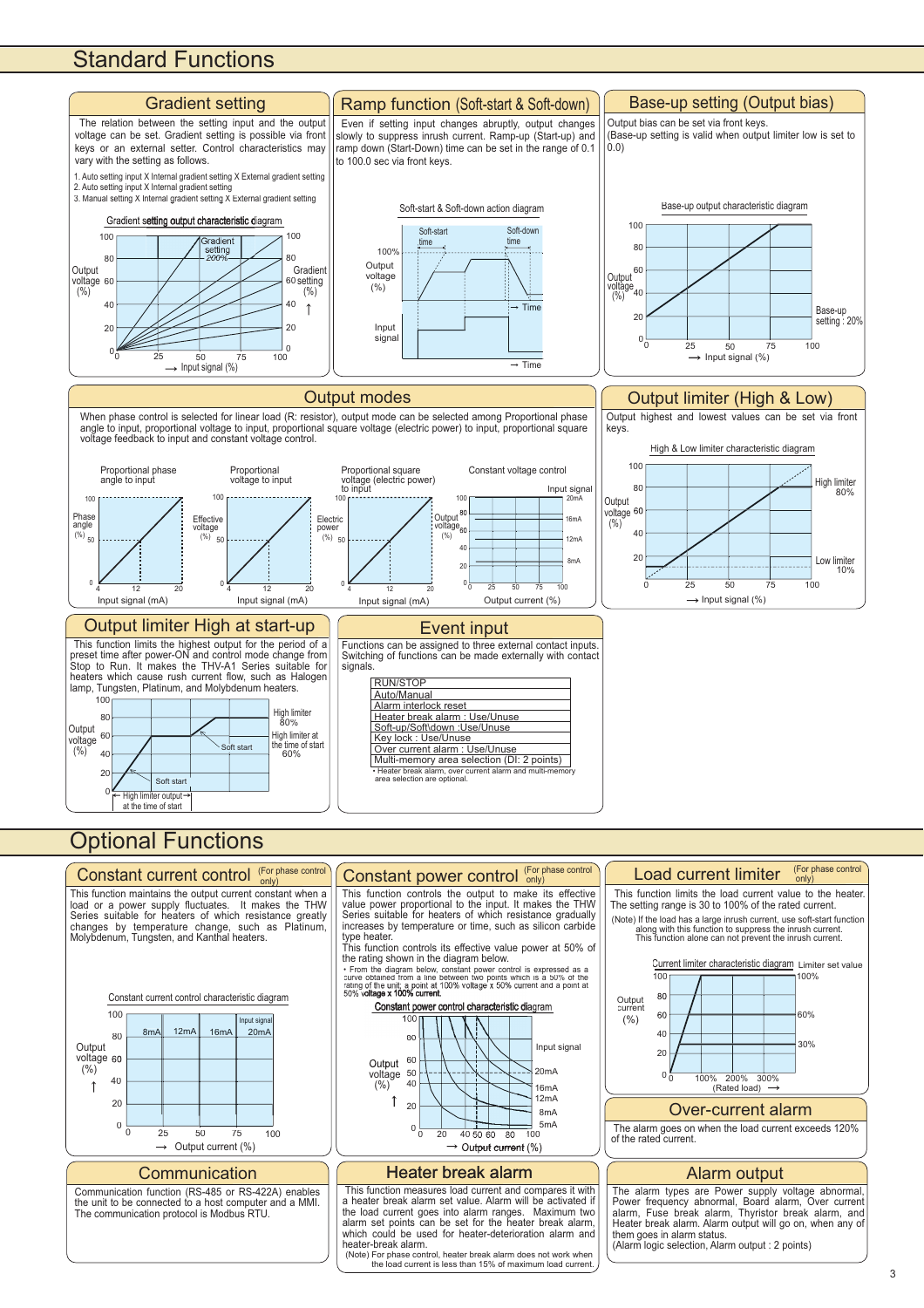## **Specifications**

| Rated current                             | : 20A, 30A, 45A, 60A, 80A, 100A AC                                                                                                  |
|-------------------------------------------|-------------------------------------------------------------------------------------------------------------------------------------|
| Control method                            | : Phase control/ Zero-cross control (Selectable)                                                                                    |
| Applicable load                           | : Phase control: Linearity (R:Resistor) load, Control of primary                                                                    |
|                                           | side of a transformer (magnetic field density<br>8,000 gauss or less)                                                               |
|                                           | Zero-cross control : Linearity (R:Resistor) load                                                                                    |
| Input signal                              | : Group 1 (Field-programmable within Group)<br>Current input 4 to 20mA DC                                                           |
|                                           | (Input impedance : 100 $\Omega$ )<br>Current input 0 to 20mA DC<br>(Input impedance : $100\Omega$ )                                 |
|                                           | (Input impedance : $30k\Omega$ )<br>Voltage input 0 to 5V DC                                                                        |
|                                           | Voltage input 1 to 5V DC<br>(Input impedance : $30k\Omega$ )<br>Voltage pulse input $0/12V$ DC (Input impedance : $30k\Omega$ )     |
|                                           | Non-voltage contact input                                                                                                           |
|                                           | Group 2 (Field-programmable within Group)                                                                                           |
|                                           | Voltage input 0 to 10V DC<br>(Input impedance : 60k $\Omega$ )<br>Voltage pulse input 0/12V DC<br>(Input impedance : 60k $\Omega$ ) |
|                                           | Voltage pulse input 0/24V DC<br>(Input impedance : 60k $\Omega$ )                                                                   |
|                                           | Non-voltage contact input                                                                                                           |
| Input sampling cycle<br>Min. load current | : 0.5 cycle of power cycle<br>: 0.5A (at 98% output of rated voltage)                                                               |
| Output voltage range                      | : 0 to 98% of rated voltage                                                                                                         |
|                                           | Power OFF leakage current : 27mA AC rms or less (load voltage 200V rms, 60Hz, Ta=25°C)                                              |
| Power supply voltage                      | : 90 to 264V AC (Including power supply voltage variation)                                                                          |
| Power consumption                         | Rating : 100 to 240V AC<br>: Less than 6VA (at 100V AC), Rush current 10A or less                                                   |
|                                           | Less than 8VA (at 240V AC), Rush current 24A or less                                                                                |
| Power frequency                           | : 50/60Hz (Automatic detection)                                                                                                     |
| Allowable power<br>frequency variation    | : 50±1Hz, 60±1Hz (Performance guarantee range)<br>45 to 54.9Hz (50Hz), 55 to 64.9Hz (60Hz)                                          |
|                                           | (Operating guarantee range)                                                                                                         |
| Output setting                            | : Gradient setting : 0.0 to 200.0% [Front key]                                                                                      |
| range                                     | 0 to 100% [External setting unit]                                                                                                   |
|                                           | Output limiter (High) : 0.0 to 100.0% [Front key]<br>Output limiter (Low): 0.0 to 100.0% [Front key]                                |
|                                           | Output limiter at start-up (High)                                                                                                   |
|                                           | : 0.0 to 100.0% [Front key]<br>Output limiter time at start-up (Low)                                                                |
|                                           | : 0.0 to 600.0 sec [Front key]                                                                                                      |
|                                           | Base-up setting (Output bias) : -10.0 to 100.0% [Front key]<br>Manual setting: 0.0 to 100% [Front key]                              |
|                                           | 0 to 100% [External setting unit]                                                                                                   |
| Output mode                               | : a) Constant voltage control                                                                                                       |
|                                           | b) Proportional phase angle • Proportional voltage • Proportional<br>square voltage • Proportional square voltage feed back         |
|                                           | [when phase control is selected for linearity load (R: resistor)]                                                                   |
|                                           | c) Constant current control<br>d) Constant power control                                                                            |
|                                           | • a), b) : Standard function, c), d) : Optional function                                                                            |
| Cooling method                            | : Natural convection                                                                                                                |
| Operating ambient                         | : Performance guarantee range: 0 to $+40^{\circ}$ C<br>Operation guarantee range: -15 to +55°C                                      |
| temperature                               | Operating ambient : 5 to 95%RH (Non-condensing)                                                                                     |
| humidity                                  | Absolute humidity : MAX.W.C 29.3g/m <sup>3</sup> dry air                                                                            |
|                                           | at 101.3kPa                                                                                                                         |
| Dielectric voltage                        | : Between main circuit terminals, power terminals and<br>heat sink 2000V AC for one minute.                                         |
|                                           | Between main circuit terminals, power terminals and                                                                                 |
|                                           | input terminals 2000V AC for one minute.                                                                                            |
|                                           | Insulation resistance: Between main circuit terminals, power terminals and heat sink<br>$20\text{M}\Omega$ or more (500V DC)        |
|                                           | Between main circuit terminals, power terminals and input                                                                           |
|                                           | terminals $20M\Omega$ or more (500V DC)                                                                                             |
| Self-diagnostic<br>function               | : Check item                                                                                                                        |
|                                           | a) Data check, Back-up check, Power frequency check,<br>Main circuit power supply check, A/D converter check                        |
|                                           | b) Power supply voltage check, Watch dog-timer                                                                                      |
|                                           | Action at abnormality:<br>Check item a): Control stop, Board abnormality lamp ON,                                                   |
|                                           | Thyristor output OFF                                                                                                                |
|                                           | Check item b): Action stop, FAIL lamp ON, Thyristor output OFF                                                                      |
| Mounting method                           | : Vertical mounting                                                                                                                 |
| Weight                                    | : Approx. 1.4kg (20A, 30A), Approx. 1.6kg (45A, 60A)<br>Approx. 2.4kg (80A, 100A)                                                   |
|                                           | Standard functions • Auto/Manual selection (External manual setting unit is optional)                                               |
|                                           | • Gradient setting (External setting unit is optional)<br>• Soft-up/Soft-down: 0.0 to 100.0sec                                      |
|                                           | • Digital input (DI) : 3 points, Non-voltage contact input                                                                          |
|                                           | RUN/STOP, Auto/Manual, Alarm interlock reset                                                                                        |
|                                           | Heater break alarm: Use/Unuse, Soft-up/Soft\down: Use/Unuse<br>Key lock: Use/Unuse, Over current alarm: Use/Unuse                   |
|                                           | Multi-memory area selection (For heater break alarm)                                                                                |
|                                           | (Selectable)<br>• ON/OFF control (External setting units are optional)                                                              |
| Option function                           | • Alarm output : 2 points                                                                                                           |
|                                           | Open collector output, 250V AC, 1A (Resistive loaf)<br>Energized/De-energized is selectable.                                        |
|                                           | (Heater break alarm, Thyristor break alarm, Fuse break alarm,                                                                       |
|                                           | Power supply voltage abnormal, Power frequency abnormal,                                                                            |
|                                           | Over current alarm, Board alarm)                                                                                                    |

\* Selectable  $\overline{\phantom{a}}$ 

| Option function | • Heater break alarm<br>Current measuring accuracy: ±2% of rated load current<br>Number of alarm delay times : 0 to 99 times |  |  |  |  |  |
|-----------------|------------------------------------------------------------------------------------------------------------------------------|--|--|--|--|--|
|                 | Memory area: 4 areas                                                                                                         |  |  |  |  |  |
|                 | • Load current limiter                                                                                                       |  |  |  |  |  |
|                 | Setting range: 0.0 to 22.0A (20A type)                                                                                       |  |  |  |  |  |
|                 | 0.0 to 33.0A (30A type)                                                                                                      |  |  |  |  |  |
|                 | 0.0 to 50.0A (45A type)                                                                                                      |  |  |  |  |  |
|                 | 0.0 to 66.0A (60A type)                                                                                                      |  |  |  |  |  |
|                 | 0.0 to 88.0A (80A type)                                                                                                      |  |  |  |  |  |
|                 | 0.0 to 110A (100A type)                                                                                                      |  |  |  |  |  |
|                 | • Heat sink temperature abnormality                                                                                          |  |  |  |  |  |
|                 | • Communication function                                                                                                     |  |  |  |  |  |
|                 | Communication method: RS-485 (2-wire, half-duplex)<br>RS-422A (4-wire, half-duplex)                                          |  |  |  |  |  |
|                 | Synchronous method: Start-stop synchronous type                                                                              |  |  |  |  |  |
|                 | Communication speed: 9600 bps                                                                                                |  |  |  |  |  |
|                 | Protocol: Modbus-RTU                                                                                                         |  |  |  |  |  |
|                 | Data format: Start bit: 1, Data bit: 8, Parity bit: None                                                                     |  |  |  |  |  |
|                 | Stop bit: 1                                                                                                                  |  |  |  |  |  |
|                 | Maximum connection: 31 units                                                                                                 |  |  |  |  |  |
| Compliance      | <b>UL: UL508</b>                                                                                                             |  |  |  |  |  |
| with Standards  | cUL: C22.2 No.14                                                                                                             |  |  |  |  |  |
|                 | CE marking: LVD: EN60947-4-3                                                                                                 |  |  |  |  |  |
|                 | OVERVOLTAGE CATEGORYII,                                                                                                      |  |  |  |  |  |
|                 | POLLUTION DEGREE 2,                                                                                                          |  |  |  |  |  |
|                 | Class II (Reinforced insulation)                                                                                             |  |  |  |  |  |
|                 | EMC: EN60947-4-3                                                                                                             |  |  |  |  |  |
|                 | • A specified noise filter must be used                                                                                      |  |  |  |  |  |
|                 | SOSHIN ELECTRIC CO., LTD                                                                                                     |  |  |  |  |  |
|                 | HF2030A-UP (20A,30A)                                                                                                         |  |  |  |  |  |
|                 | HF2050A-UP (45A)                                                                                                             |  |  |  |  |  |
|                 |                                                                                                                              |  |  |  |  |  |
|                 | HF2060A-UP (60A)                                                                                                             |  |  |  |  |  |

 HF2060A-UP (60A) HF2100A-UP (100A)

### $\sim$  100  $\sim$  100  $\sim$  100  $\sim$  100  $\sim$  100  $\sim$  100  $\sim$  100  $\sim$  100  $\sim$  100  $\sim$  100  $\sim$  100  $\sim$  100  $\sim$  100  $\sim$  100  $\sim$  100  $\sim$  100  $\sim$  100  $\sim$  100  $\sim$  100  $\sim$  100  $\sim$  100  $\sim$  100  $\sim$  100  $\sim$  100  $\sim$

| <b>Function</b>         | Operating condition                  | Stability     |
|-------------------------|--------------------------------------|---------------|
| <b>Constant voltage</b> | Power supply variation: Within ±10%  | Within $±2\%$ |
| variation               | Load variation: 2 times              | of full scale |
| <b>Constant current</b> | Power supply variation : Within ±10% | Within $±2\%$ |
| <b>variation</b>        | Load variation : 2 times             | of full scale |
| <b>Constant power</b>   | Power supply variation: Within ±10%  | Within $±4\%$ |
| variation               | Load variation: 2 times              | of full scale |
|                         |                                      |               |

| Rated load<br>current (A)       | 20 | 30 | 45 | 60 | 80 | 100 |
|---------------------------------|----|----|----|----|----|-----|
| Internal calorific<br>value (W) | 23 | 34 | 56 | 72 | 95 | 116 |

• Temperature characteristics of load current



The THV-A1 has three output setting methods; input signal from a<br>The THV-A1 has three output setting methods; input signal from a<br>controller external manual setting from a setting unit and internal manual setting via front keys. Which Output setting method is used is  $\frac{1}{2}$  decided by a combination of external contact input status and a decided by a commitment of external contact input status and an<br>narameter of external contact input action selection via front keys  $p_{\text{max}} = p_{\text{max}} + p_{\text{max}} + p_{\text{max}}$ 

| External contact<br>input status<br>External<br>contact action selection | Close                      | Open                                       |
|--------------------------------------------------------------------------|----------------------------|--------------------------------------------|
| Internal manual setting via front keys                                   | Internal manual<br>setting | Internal manual<br>setting                 |
| <b>External manual setting</b>                                           | setting                    | External manual External manual<br>setting |
| Internal manual setting via front keys<br>/ Input signal                 | Internal manual<br>setting | Input signal from<br>controller            |
| External manual setting / Input signal                                   | External manual<br>setting | Input signal from<br>controller            |

controller in the controller of the controller of the controller of the controller of the controller of the controller of the controller of the controller of the controller of the controller of the controller of the contro assigned to the automatic/manual switching.

assigned to the automatic manual structure.<br>• External contact is onen when a connector is • External contact is open when a connector is not used.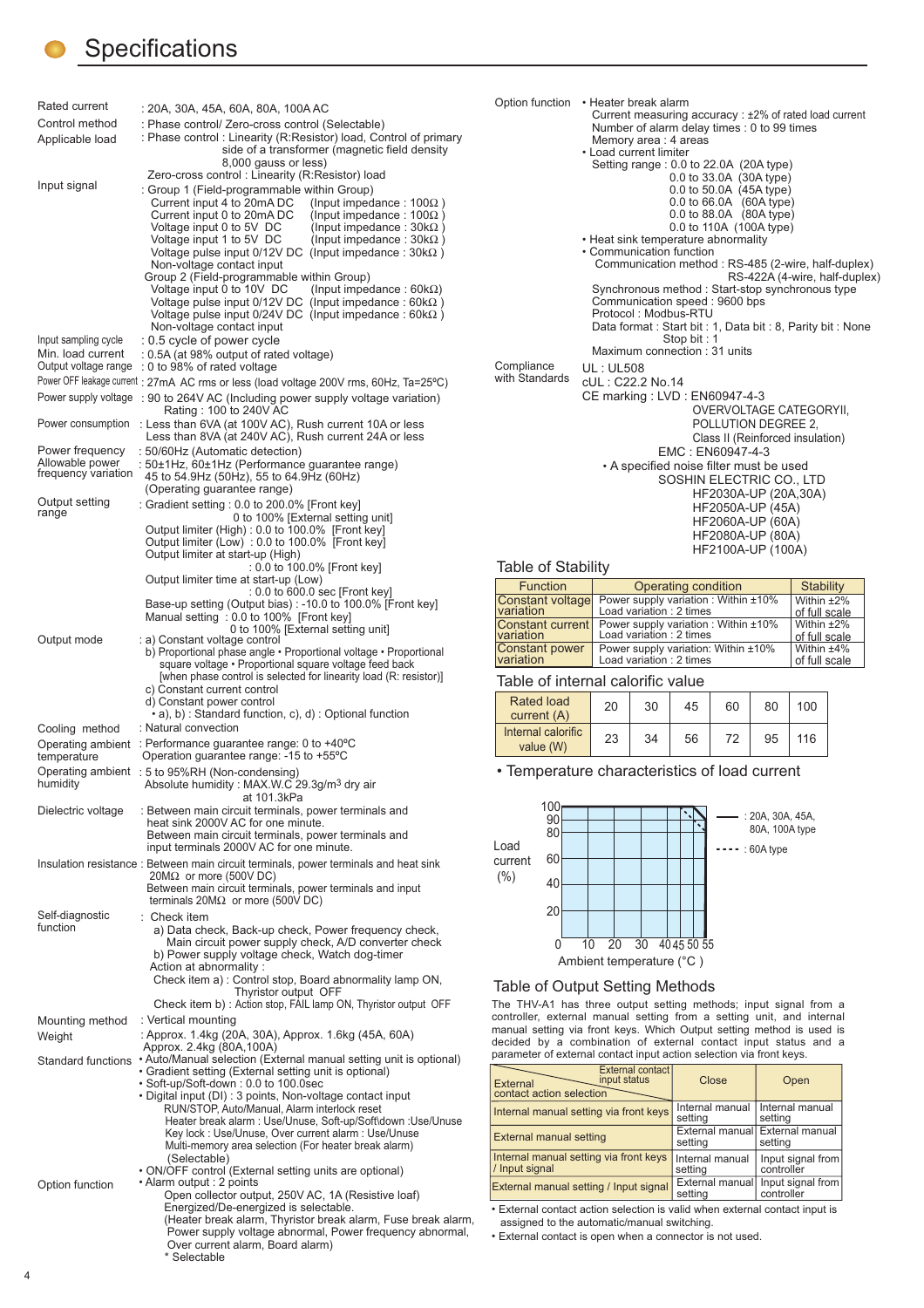| Specifications                                                                                           | <b>Model and Suffix Code</b>                                                                                                                                                                                                                                                                                                                                                                                    |    |                       |                                          |                       |             |                                        |        |                  |                          |                        |
|----------------------------------------------------------------------------------------------------------|-----------------------------------------------------------------------------------------------------------------------------------------------------------------------------------------------------------------------------------------------------------------------------------------------------------------------------------------------------------------------------------------------------------------|----|-----------------------|------------------------------------------|-----------------------|-------------|----------------------------------------|--------|------------------|--------------------------|------------------------|
| <b>Type</b>                                                                                              | $THV - A$                                                                                                                                                                                                                                                                                                                                                                                                       | 1  | PZ                    |                                          |                       |             | $\neg \Box * \Box \Box \Box \Box \Box$ |        |                  |                          | □                      |
| Power supply                                                                                             | Single phase 100 to 240V AC                                                                                                                                                                                                                                                                                                                                                                                     | 1: |                       |                                          |                       |             |                                        |        |                  |                          |                        |
| <b>Control method</b>                                                                                    | Phase control/Zero-cross control (programmable, default: phase control)                                                                                                                                                                                                                                                                                                                                         |    | PZ:                   |                                          |                       |             |                                        |        |                  |                          |                        |
| <b>Rated load current</b>                                                                                | 20AAC<br>30AAC<br>45A AC<br>60AAC<br>80A AC<br><b>100AAC</b>                                                                                                                                                                                                                                                                                                                                                    |    | .<br><br><br><br><br> | 020<br>$030$<br>045<br>060<br>080<br>100 |                       |             |                                        |        |                  |                          |                        |
| $*1$<br>Input signal                                                                                     | 0 to 5V DC<br>0 to 10V DC<br>1 to 5V DC<br>0 to 20mA DC<br>4 to 20mA DC                                                                                                                                                                                                                                                                                                                                         |    |                       |                                          | 4<br>5<br>6<br>7<br>8 |             |                                        |        |                  |                          |                        |
| $*_{2}$<br>Output mode                                                                                   | Standard + Constant voltage control<br>Standard + Constant voltage control + Constant current control<br>(with heater break alarm, thyristor break down alarm, memory area<br>load current limiter and over current alarm)<br>Standard + Constant voltage control + Constant power control<br>(with heater break alarm, thyristor break down alarm, memory area<br>load current limiter and over current alarm) |    |                       |                                          |                       | 6<br>E<br>W |                                        |        |                  |                          |                        |
| <b>Fast-blow fuse</b>                                                                                    | No fast-blow fuse<br>With fast-blow fuse                                                                                                                                                                                                                                                                                                                                                                        |    |                       |                                          |                       |             | N<br>F                                 |        |                  |                          |                        |
| Alarm output                                                                                             | No alarm output<br>Alarm output 2 points                                                                                                                                                                                                                                                                                                                                                                        |    |                       |                                          |                       |             |                                        | N<br>А |                  |                          |                        |
| Heat sink temperature<br>detection function/<br>Non-linear resistance<br>heater break alarm<br>(ARC-HBA) | No function<br>Heat sink temperature detection function<br>Non-linear resistance heater break alarm<br>• When the output mode is specified to E or W code, this alarm can be selected.<br>Heat sink temperature detection function + Non-linear resistance heater break alarm<br>• When the output mode is specified to E or W code, this alarm can be selected.                                                |    |                       |                                          |                       |             |                                        |        | N<br>A<br>B<br>C |                          |                        |
| Communication                                                                                            | No communication<br><b>RS-422A</b><br><b>RS-485</b>                                                                                                                                                                                                                                                                                                                                                             |    |                       |                                          |                       |             |                                        |        |                  | N<br>$\overline{4}$<br>5 |                        |
| Accessories<br>$*3.*4$                                                                                   | Setter (Volume, knob, Scale plate) 1 unit + Connector for input (Plug)<br>Setter (Volume, knob, Scale plate) 2 units + Connector for input(Plug)<br>Connector for input (Plug)<br>Connector for alarm output (Plug)                                                                                                                                                                                             |    |                       |                                          |                       |             |                                        |        |                  |                          | -1<br>$-2$<br>-9<br>-B |

\*1 : Input signal is programmable within group. When contact input is required, specify the connector for input as an accessory (Either of -1, -2, or -9).

 $\frac{1}{10}$  : Input signal is programmable with  $\frac{1}{10}$  in  $\frac{1}{10}$  in  $\frac{1}{10}$  in  $\frac{1}{10}$ . <u>ever pulse contact its 20ma de publicació pulse of to 3V DC Non-voltage pulse of 2004 pulse contact 0 to 5V DC </u>

Group 2 0 to 10V DC Voltage pulse 0/12V DC Voltage pulse 0/24V DC Non-voltage contact

\*3 : Setters are for external gradient setting, and external manual setting, and external • When external gradient setting and external manual setting are required. \*3 : Setters are for external gradient setting, external manual setting, and external high/low setting for on/off control. Use two units of setter in the following cases;

• High/low setting for on/off control is used.

 $\star$ 4. It is noocible to one off control then one one

Example: -1-B : Setter (Volume, knob, Scale plate) 1 unit + Connector for input (Plug) + Connector for alarm output (Plug)<br>-1-2-9 and -4-5 cannot be specified simultaneously.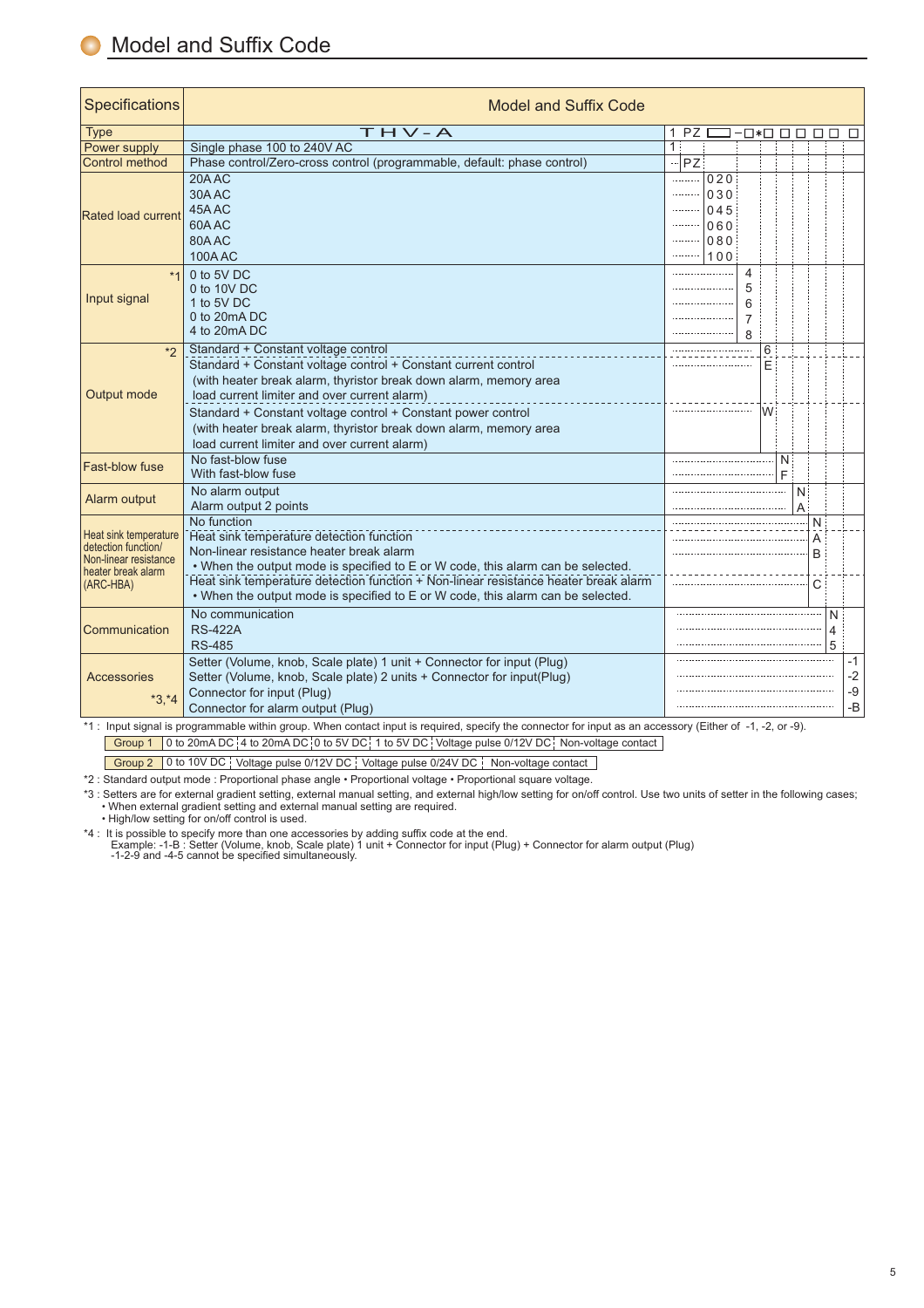<u>External Dimensions</u>

## $\circ$  20A, 30A type



Unit : mm

\*1 : Length includes that of an optional connector, but space for wiring to connector is not included.

 $\frac{1}{04}$ 

<u>1941 - Jan James Barnett, president på senare som s</u>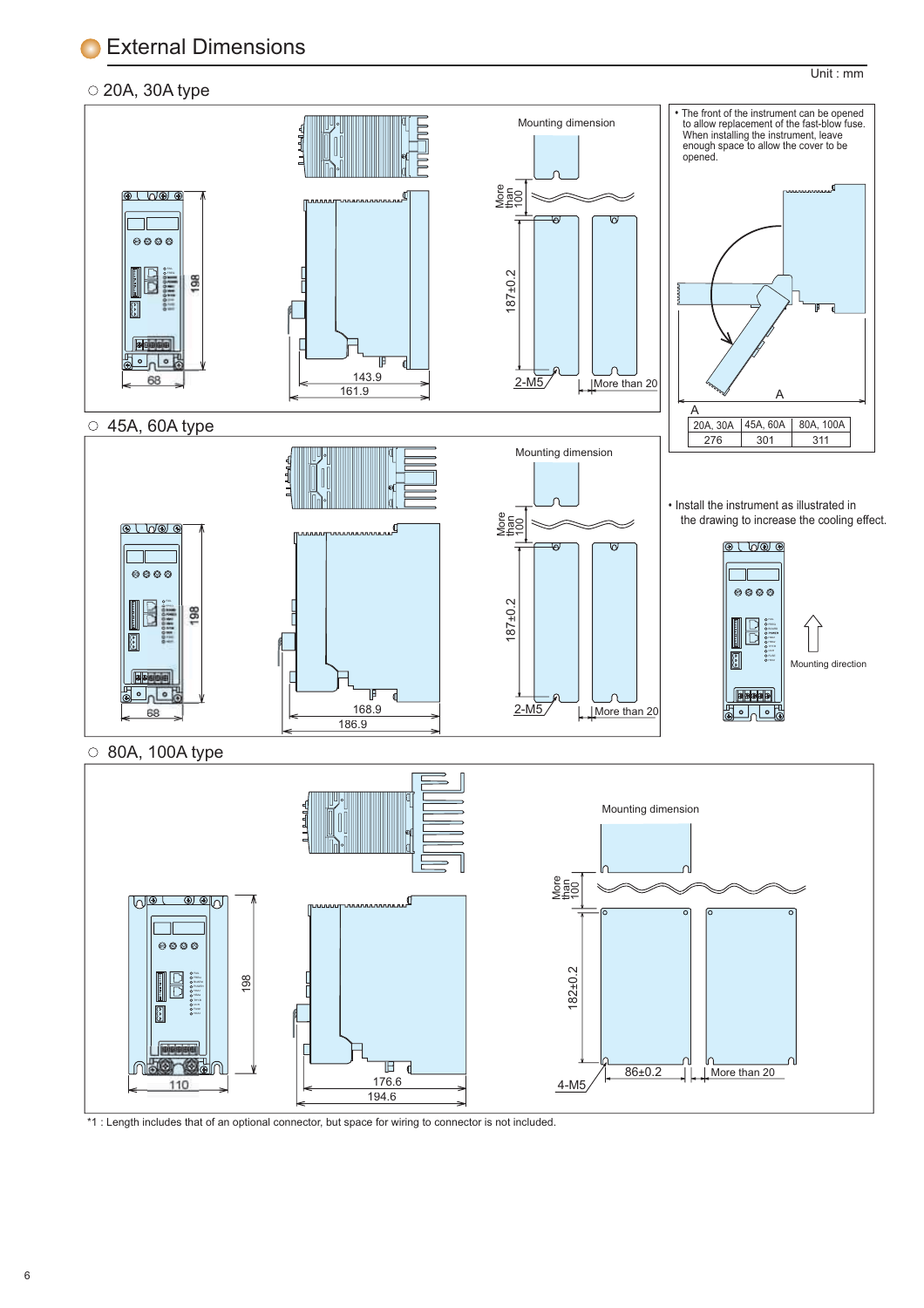### **External Wiring**  $\blacksquare$



## Main circuit terminal



power supply (4,5) are in the same phase.<br>If the wiring is out of phase, the instrument will not produce<br>normal output.







| <b>INDICATION LAMP</b>                   |                     | <b>Contents</b>                                                                         |                                                                             | * Connector (Plug side) is optional.                                  |                                                           |
|------------------------------------------|---------------------|-----------------------------------------------------------------------------------------|-----------------------------------------------------------------------------|-----------------------------------------------------------------------|-----------------------------------------------------------|
| <b>FAIL</b>                              | Lamp<br><b>FAIL</b> | FAIL(Self-diagnostic abnormality)                                                       | Input connector                                                             | Pin No.<br><b>Contents</b>                                            |                                                           |
| $\bullet$ FREQ                           | <b>FREQ</b>         | Power frequency abnormality                                                             | b a                                                                         | $\mathbf{1}$<br>+5V (Gradient setting input)                          |                                                           |
| <b>BOARD</b>                             | <b>BOARD</b>        | Board abnormality                                                                       | C<br>ьп                                                                     | $\overline{2}$<br>0V (Gradient setting input)                         |                                                           |
| $\bullet$ POWER                          |                     |                                                                                         | C<br>3<br>ьo                                                                | 3                                                                     | Gradient setting input (0 to 5V input by gradient setter) |
| $\bullet$ HBA1                           |                     | <b>POWER</b> Power supply voltage abnormality                                           | C<br>b a                                                                    | $\overline{4}$<br>+5V (Manual setting input)                          |                                                           |
| $\bullet$ HBA2                           | HBA1                | Heater break alarm SV1<br>Heater break alarm SV2                                        | C<br>5<br>ьп                                                                | $\overline{5}$<br>0V (Manual setting input)                           |                                                           |
| THY.B                                    | HBA2                |                                                                                         | C<br>6<br>b a                                                               | Manual setting input (0 to 5V input by manual setter)<br>6            |                                                           |
| $\bullet$ OCR                            | THY B               | Thyristor break alarm                                                                   | b a                                                                         | 7<br>External contact input 1 (DI1)                                   |                                                           |
| ● FUSE<br>$\bullet$ HEAT                 | <b>OCR</b>          | Over current alarm                                                                      | 8<br>s.                                                                     | 8<br>External contact input 2 (DI2)                                   |                                                           |
|                                          | <b>FUSE</b>         | Fuse break alarm                                                                        | 9<br>ьn                                                                     | 9<br>External contact input 3 (DI3)                                   |                                                           |
|                                          | <b>HEAT</b>         | Heat sink temperature abnormality                                                       | 10<br>r.                                                                    | 10<br>0V (External input)                                             |                                                           |
|                                          | break alarm.        | * Up to two alarm set points can be set for the heater                                  | 11<br>Þ0                                                                    | 0V (External input)<br>11                                             | • Pins 10-12 are                                          |
|                                          |                     | * Fuse break alarm lamp is available when a fast blow                                   | C<br>12<br>$\bullet$ n                                                      | 12<br>0V (External input)                                             | internally connected.                                     |
|                                          |                     | fuse with fuse break alarm output is used.                                              |                                                                             |                                                                       |                                                           |
|                                          |                     |                                                                                         | Alarm output connector                                                      |                                                                       |                                                           |
|                                          |                     |                                                                                         | Ð                                                                           | Pin No.<br>Contents                                                   |                                                           |
|                                          |                     |                                                                                         |                                                                             | Digital output 1 (DO1) : Relay contact output<br>$\mathbf{1}$         |                                                           |
|                                          |                     |                                                                                         | 2                                                                           | $\overline{2}$<br>Digital output 2 (DO2): Relay contact output        |                                                           |
|                                          |                     |                                                                                         | 3                                                                           | $\overline{3}$<br>COM: Common                                         |                                                           |
|                                          |                     |                                                                                         |                                                                             |                                                                       |                                                           |
| • Auto setting<br>(With gradient setter) |                     | • Auto/Manual setting selection                                                         |                                                                             | • Auto/Manual setting selection<br>(With gradient setter)<br>Gradient | • Manual setting<br>(With manual setter)                  |
|                                          | Input connector     |                                                                                         | Input connector                                                             | setter<br>Input connector                                             |                                                           |
| Gradient                                 |                     |                                                                                         |                                                                             |                                                                       | Input connector                                           |
| setter                                   |                     | (1)                                                                                     | (1)                                                                         | (1)                                                                   | (1)                                                       |
|                                          | $\bar{2}$           |                                                                                         | $\widehat{\mathcal{Z}}$<br>Ο                                                | $\overline{\mathcal{Q}}$                                              | $^{\circledR}$<br>$\bullet$                               |
|                                          |                     | $\circled{3}$<br>Manual                                                                 | $\circledS$                                                                 | $\circled{3}$<br>Manual                                               | $\circled{3}$<br>Manual                                   |
|                                          | $\bullet$           | 4<br>setter                                                                             | $\overline{\textcircled{\textcirc}}}$                                       | $\circledA$<br>setter                                                 | $\circledA$<br>setter                                     |
|                                          | $\bullet$           | $\circledS$<br>3                                                                        | $\overline{5}$                                                              | $\circledS$                                                           | $\bar{\mathbb{S}}$                                        |
|                                          | $\bullet$           | $\circledast$<br>2                                                                      | $\circledast$                                                               | $\overline{6}$<br>2                                                   | $\bar{\textbf{6}}$                                        |
|                                          | $^\circledR$        |                                                                                         | T,                                                                          | A<br>$\circledD$                                                      | $\bullet$<br>$^\circledR$                                 |
|                                          | $\bullet$           | Close: Manual setting<br>$\circledR$                                                    | $\circledR$<br>Close: Manual setting<br>$\bullet$                           | $\circledR$                                                           | $^{\circledR}$<br>$\bullet$                               |
|                                          | $\bullet$           | Open: Auto setting<br>$\circledcirc$                                                    | Open: Auto setting<br>$\overline{9}$<br>$\bullet$                           | (9)                                                                   | $\bar{\textcircled{\small{9}}}$<br>$\bullet$              |
|                                          | $\bullet$           | 10                                                                                      | ⑽                                                                           | 10                                                                    | $\bullet$<br>$^{\circledR}$                               |
|                                          | Ο                   | * Auto/Manual selection is<br>(11)<br>assigned to DI1                                   | * Auto/Manual selection is<br>$\bullet$<br>$\circled{1}$<br>assigned to DI1 | $\bullet$<br>(11)                                                     | $\bullet$<br>$^{\circledR}$                               |
|                                          | $\bullet$           | (12)                                                                                    | $\bullet$<br>12                                                             | $\bullet$<br>12                                                       | $\overline{12}$<br>$\bullet$                              |
| • External contact input                 |                     |                                                                                         |                                                                             | • Alarm output                                                        |                                                           |
|                                          |                     | Input connector                                                                         |                                                                             |                                                                       |                                                           |
|                                          |                     | г<br>O                                                                                  |                                                                             | Alarm output                                                          |                                                           |
|                                          |                     | $\circled{2}$<br>$\bullet$<br>· External contact input can be assigned                  |                                                                             | connector                                                             |                                                           |
|                                          |                     | from function below.<br>$\circled{3}$                                                   |                                                                             | (1)                                                                   |                                                           |
|                                          |                     | RUN/STOP                                                                                |                                                                             | $\circled{2}$                                                         |                                                           |
|                                          |                     | $\circled{4}$<br>Auto/Manual                                                            |                                                                             | Alarm<br>$\breve{\textcircled{\small{3}}}$                            |                                                           |
|                                          |                     | $\circledS$<br>Alarm interlock reset                                                    |                                                                             | 1                                                                     |                                                           |
|                                          |                     | $\circledast$<br>Heater break alarm function : Use/Unuse                                |                                                                             | Alarm                                                                 |                                                           |
| External input 1 (DI1)                   |                     | T<br>Soft start : Use/Unuse                                                             |                                                                             |                                                                       |                                                           |
| External input 2 (DI2)                   |                     | $\circledR$<br>Key lock: Use/Unuse                                                      |                                                                             |                                                                       |                                                           |
| External input 3 (DI3)                   |                     | Over current alarm : Use/Unuse<br>$\circledcirc$<br>Memory area selection (DI 2 points) |                                                                             | 99<br>Power                                                           |                                                           |
|                                          |                     | $\circledcirc$                                                                          |                                                                             | supply                                                                |                                                           |
|                                          |                     | $\overline{\mathbb{D}}$                                                                 |                                                                             |                                                                       |                                                           |
|                                          |                     | Ō<br>$\circled{12}$                                                                     |                                                                             |                                                                       |                                                           |